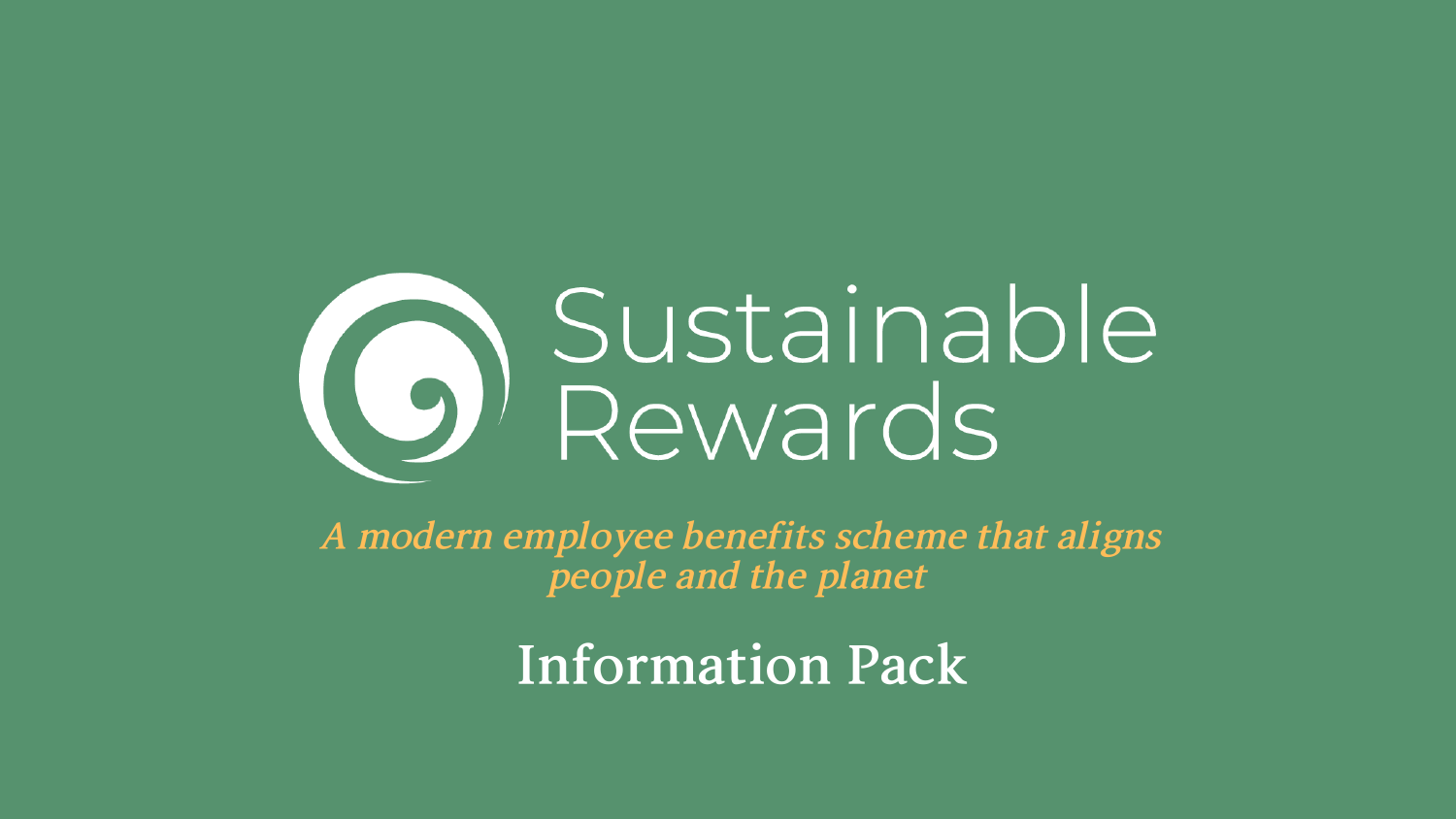## **Engaging employees in your organisation's sustainability journey and empowering them to make changes in their personal lives.**

# **What' s the challenge?**

In New Zealand, there are ambitious targets to reduce net greenhouse gas emissions 50% by 2030 and reach net neutrality by 2050. Now is the time to go further faster in supporting our society's transition to a low carbon economy.

Sustainable Rewards allows organisations to engage employees in sustainability, report on their impact, and give back to the environment in New Zealand.

Sustainable Rewards uses a combination of engagement methods, from bitesize educational content, industry speakers, and offsets to drive engagement in a more sustainable future.

With the covid crisis creating the 'great resignation' it has never been so important to engage staff and show your company stands for a better future for all.



### 86% of New Zealanders think we could do more to limit global warming

76% of millennials consider a companies social and environmental commitments when deciding where to work

#### **Katar NZ Better Futures 2022 Report**



**Cone Research 2016**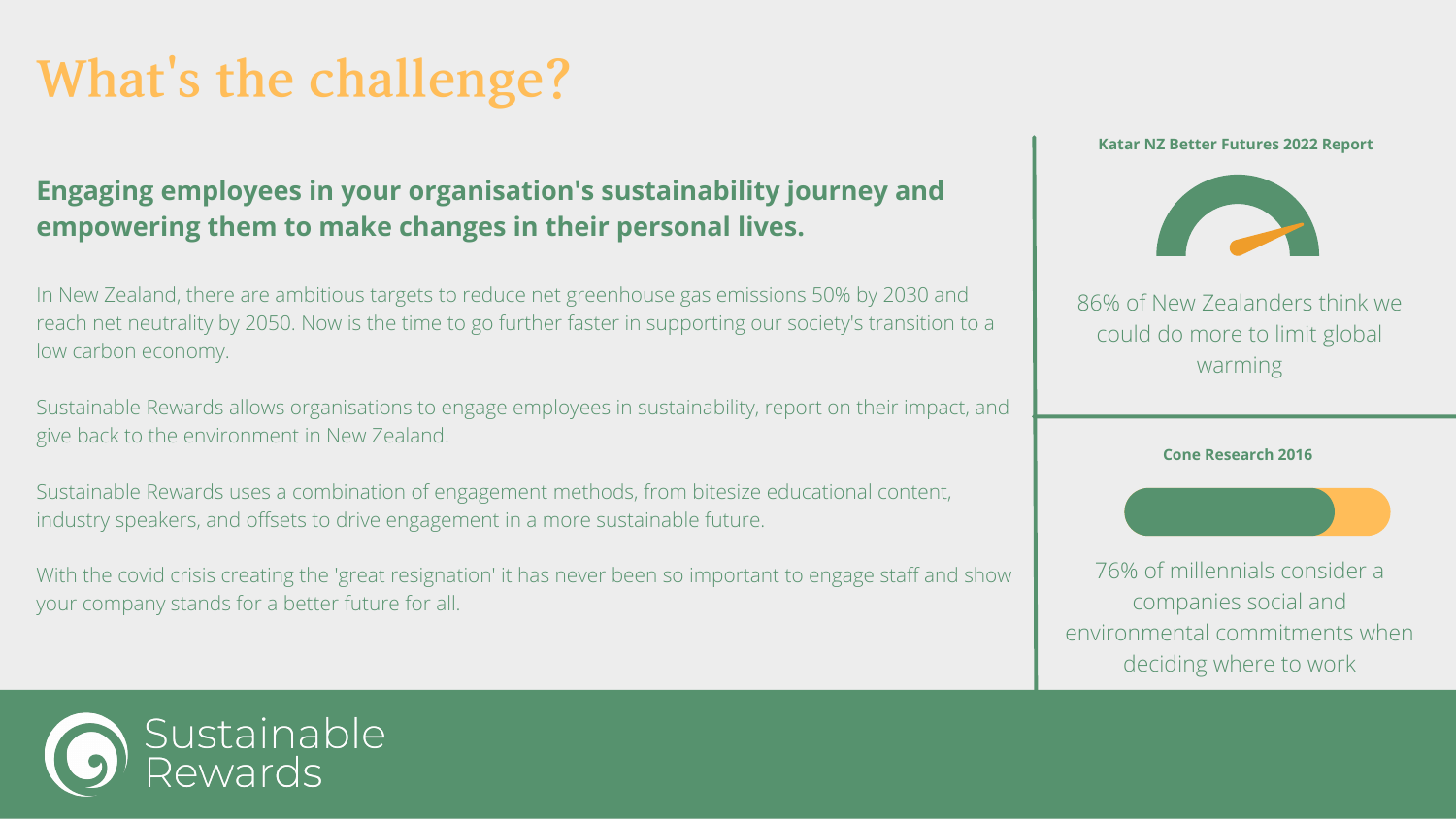#### **Carbon footprint tracking and centralised reporting to show your positive impact**

Our platform captures individuals' footprints based on their annual consumption habits and provides a centralised view of sources of employee emissions. It also shows staff engagement measures and how all metrics are performing over time, so you can demonstrate the impact you are having.

#### **More than an app**

We recognise that everyone is different and interacts with information in different ways, this is why we offer a one-stop-shop providing multiple engagement strategies, from speakers to bitesize educational infographics, not just a 'set and forget' strategy.

#### **Giving back to the environment in New Zealand**

Through our local partnerships, we offer employees a way to give back to New Zealand by reducing their footprints, providing a tangible reward to motivate staff.











## **Sustainable Rewards allows employees to understand their carbon footprint and gives them the tools to live a more sustainable lifestyle**

# **Our Solution**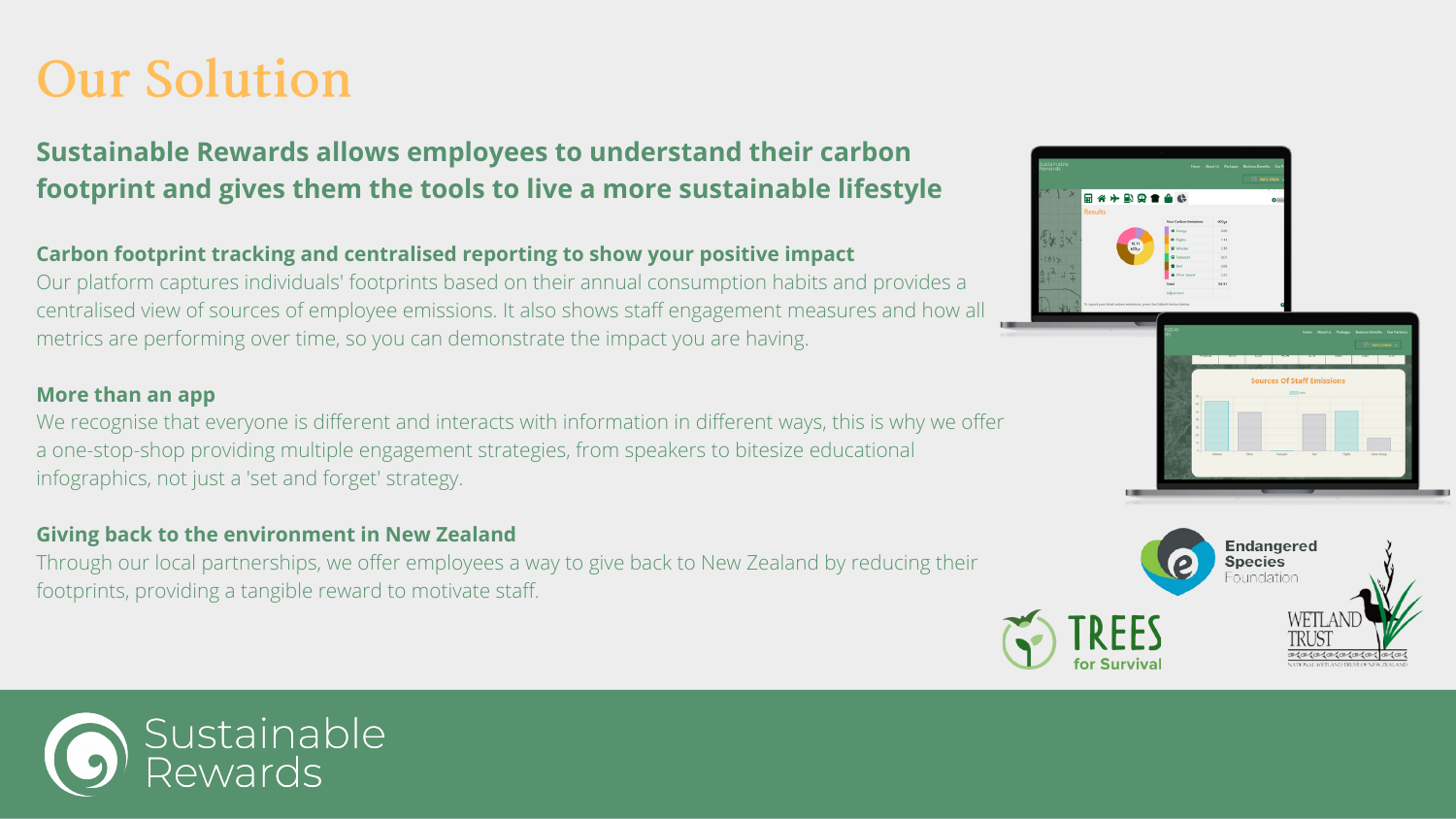**Show your commitment to going further faster in supporting your employees and:**

Engage them in your sustainability journey

Empower them to live more sustainably

Measure and report on their collective impact

Attract and retain talent through a modern rewards scheme



## **Sustainable Rewards, a modern employee benefits program that aligns people and the planet.**

# **Our Offer**

#### **We offer x2 services which can be tailored to your requirements and used to discover staff attitudes and optimal engage strategy:**

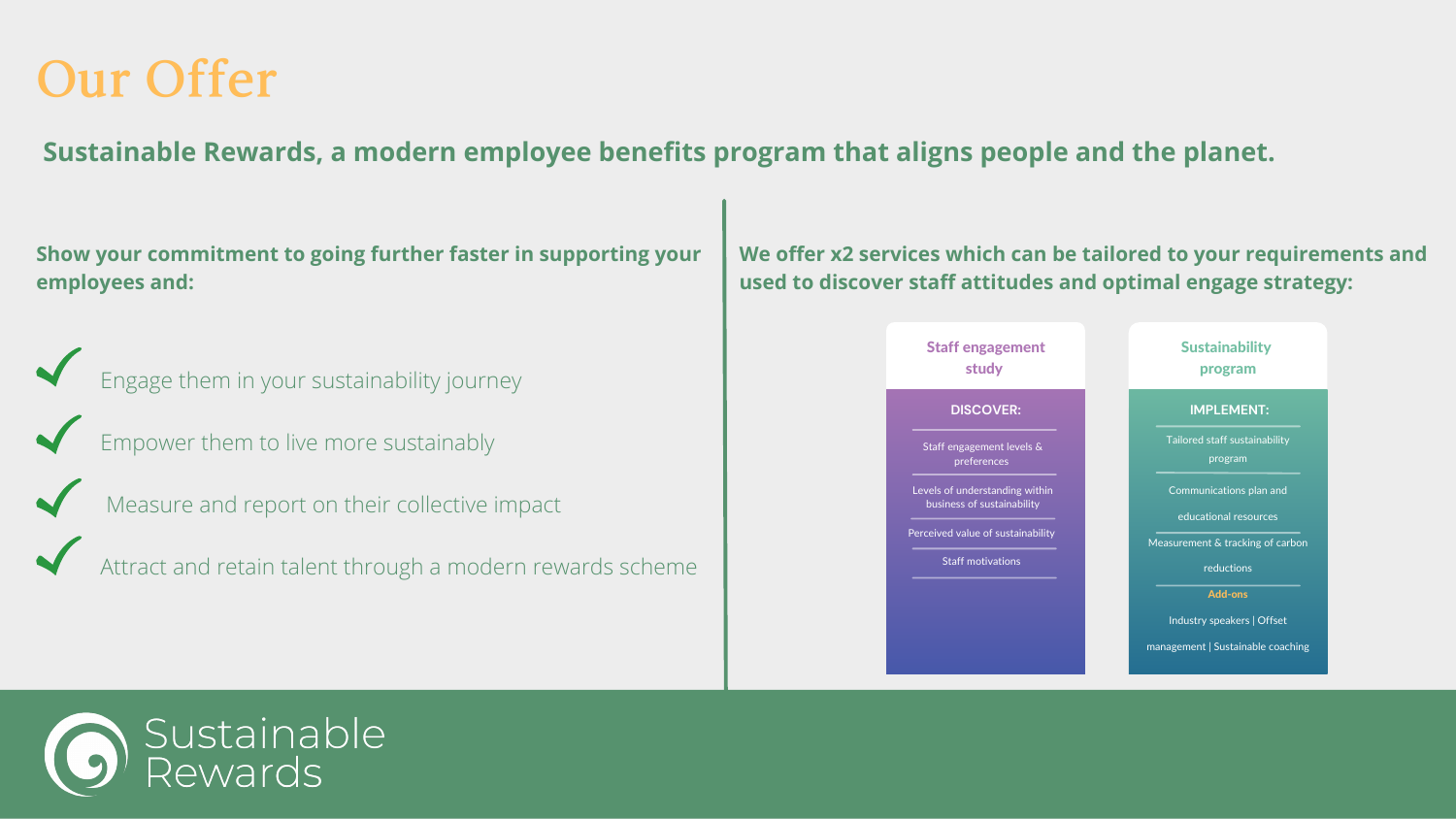**Every customer is unique, we'll work with you to find the plan which delivers the best bang for your buck**

# **How It Works**

- Discover which program best suits your needs
- Codesign a comms plan

#### **Alignment**

- Quarterly impact reporting
- Insights to help shape your future engagement strategy

#### **Starting the Journey**

- SR intro for your staff
- Q&A session for staff

#### **In it together**

- Deliver your chosen program
- Engagement calendar
- Quarterly check-ins
- Live engagement tracking



#### **On the record**